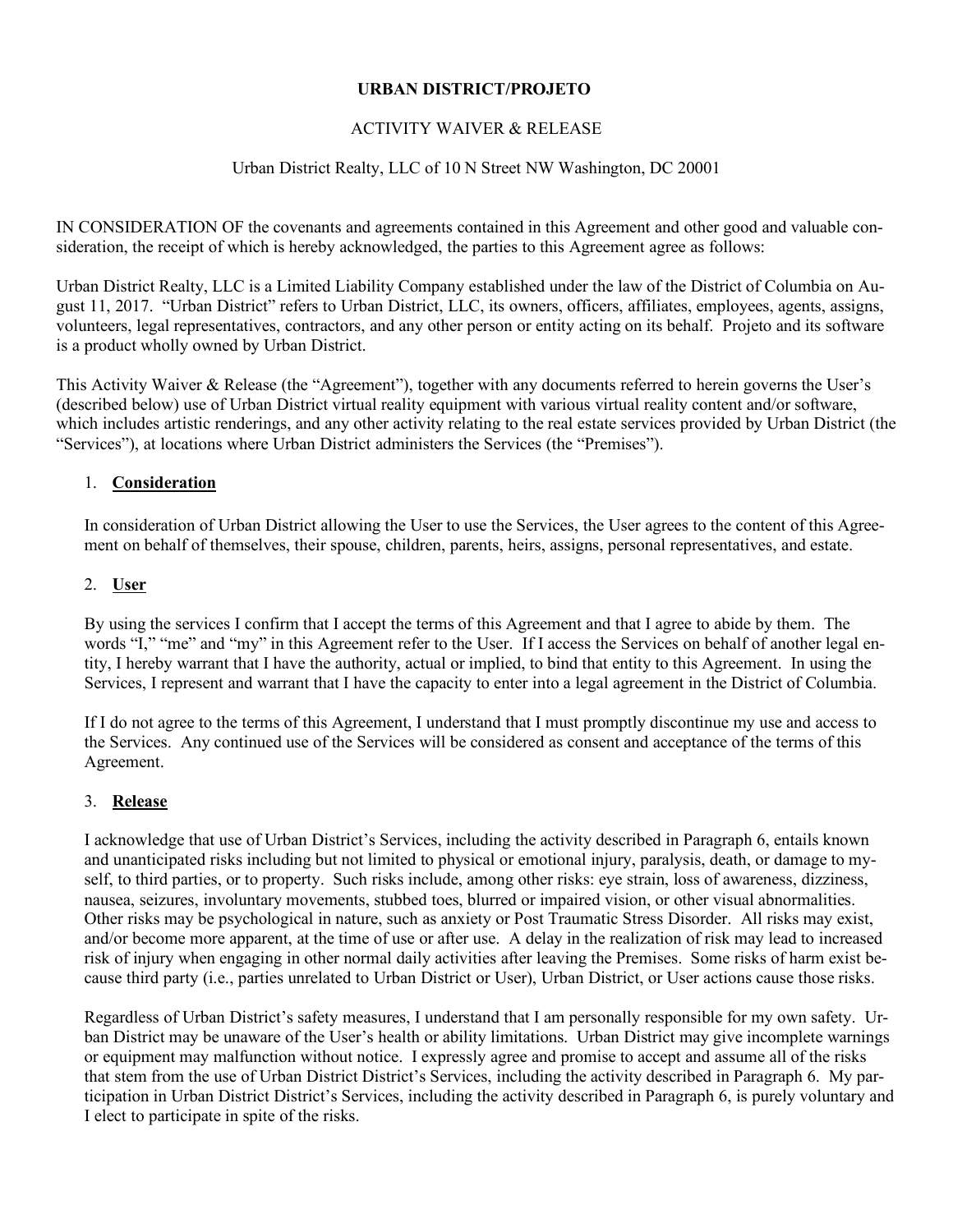I hereby release and forever discharge Urban District from all manner of actions, causes of action, debts, accounts, bonds, contracts, claims and demands for or by reason of any injury to person or property which has been or may be sustained as a consequence of the User's use of the Services, including the activity described in Paragraph 6, and not withstanding that such damage, loss or injury may have been caused solely or partly by the negligence of Urban District. I understand that I am not to be permitted to participate in the activity described below unless I sign this Agreement.

# 4. **Injury Related Expenses**

I acknowledge that I may require medical assistance which will be at my own expense or the expense of my personal  $\infty$  insurer(s). I hereby represent/affirm that I have adequate insurance and other funds to provide coverage for any such medical expenses. I understand and agree that Urban District will not cover any costs or expenses incurred by me if I am injured.

# 5. **Other Liability**

I agree that Urban District will not be liable for indirect, incidental, special, consequential, or exemplary damages arising from or relating to the use of the Services, including the activity described in Paragraph 6. This includes, but is not limited to, any loss of profit, earnings, anticipated earnings, interruption or loss of business, or any consequential losses, problems, or fault however arising out of the use of the Services.

I further agree that Urban District will not be liable for damages arising from errors related to the artistic rendering of spaces described in Paragraph 6.

I hereby voluntarily release, forever discharge, and agree to indemnify and hold harmless Urban District and to waive any and all claims, demands, or causes of action that I have or may have in the future against Urban District.

## 6. **Details of Activity**

I will participate in the following activity: Wear a Projeto Virtual Reality headset capable of performing the Services. The Services enable me to navigate a physical space where I may come into contact with features and/or furnishings that exist only virtually. I may also encounter fixtures or furnishings that exist in reality that are not represented virtually. The safety of using the devise is at my sole discretion.

I represent that I will only participate in the activity described in this paragraph when Urban District is present in a supervisory capacity.

I understand that the activity described in this paragraph virtually represents real estate related projects that may not yet exist. I understand that creating these virtual representations requires artistic renderings that may not match the actual space created.

## **7. Data Within Virtual Reality Tool**

I understand that Urban District is not collecting my personal data or data with my personal identifying information through the use of the activity described in Paragraph 6.

## 8. **Safety**

I have reviewed and understand the safety instructions provided to me by Urban District.

I will use the Services and participate in the activity described in Paragraph 6 in compliance with Urban District instructions and as directed.

# **9. Oculus Agreements Related to Use of Oculus Hardware**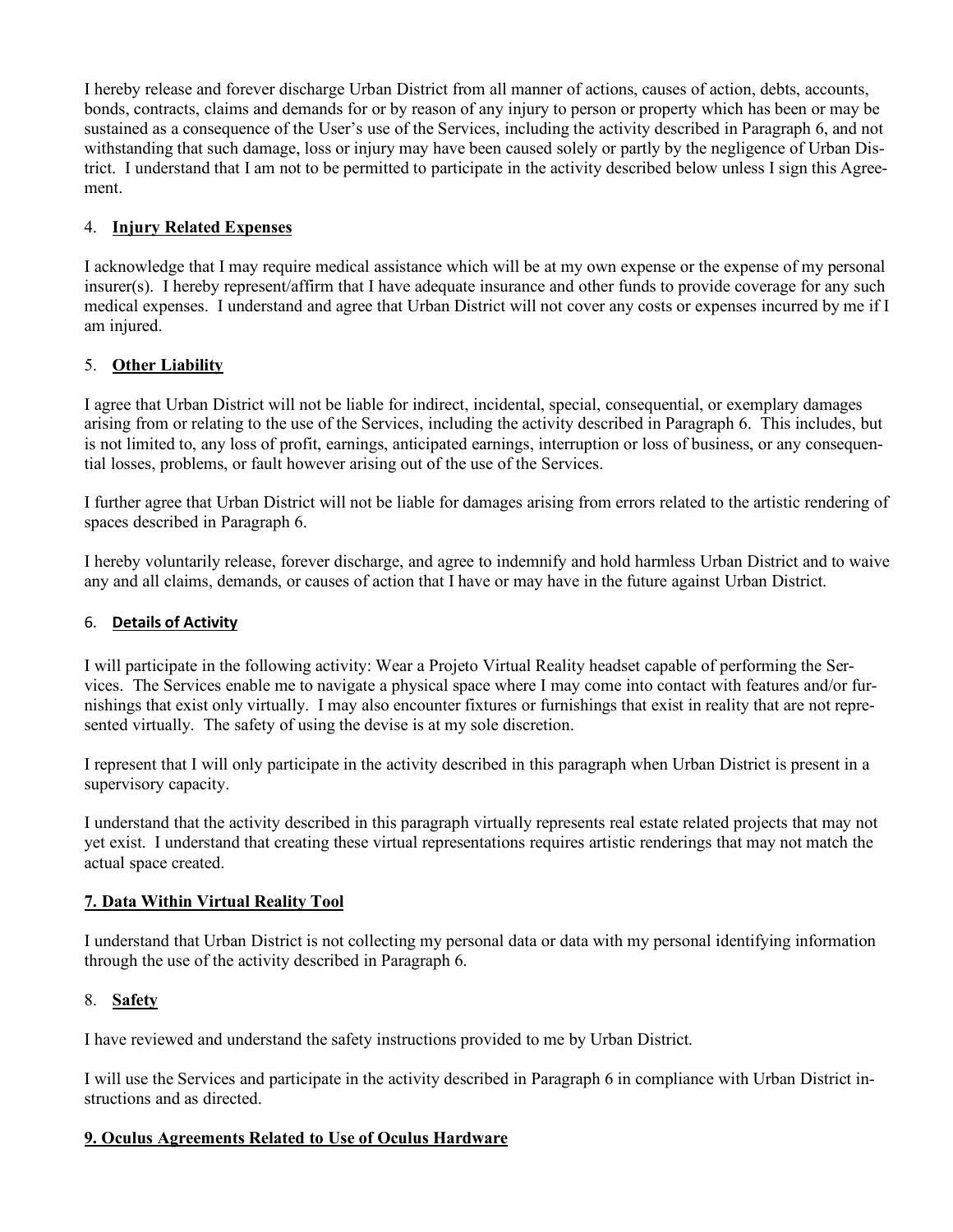I have been provided with and have reviewed the Oculus "Data Privacy Disclosures" for business (https://business.oculus.com/legal/enterprise-privacy-disclosure/). I understand that Oculus and Urban District's relationship is also governed by the Oculus for Business Data Privacy Addendum. (https://business.oculus.com/legal/data-processing-addendum/).

To the extent that I am a member of the European Union, I have reviewed the Oculus for Business Data Processing Addendum subject to the General Data Protection Regulation (EU) (2016/619) ("GDPR"). (https://business.oculus.com/legal/data-processing-addendum/).

I agree to abide by the Oculus code of conduct: https://support.oculus.com/1694069410806625/

## 10. **Age and Fitness**

I acknowledges that I am at least 18 years old and that I do not have any physical or mental or psychological limitations, medical ailments, physical or mental or psychological disabilities that would limit or prevent me from using the Services under this Agreement, including the activity described in Paragraph 6.

### 11. **Continued Use**

I agree that continued use of the Services constitutes acceptance of the terms and amendments to those terms that may from time to time be put in place by Urban District or any other entity named in this Agreement or in documents referred to in this Agreement.

### 12. **Integration Clause**

This Agreement serves as the complete and final agreement between me and Urban District. This Agreement supersedes and replaces any and all previous discussions, negotiations, understandings, and agreements, whether oral or in writing, regarding any or all of the subject matter addressed herein. No term of this Agreement will be deemed waived by a prior failure to enforce it. No term of this Agreement may be waived except in writing and signed by the party waiving enforcement. I agree that if any portion of this Agreement is determined to be void or unenforceable, the remainder of this agreement shall remain in full effect.

## 13. **Disputes**

If there are any disputes regarding this Agreement, I agree to bring a lawsuit solely in the District of Columbia under the laws of the District of Columbia.

#### 14. **Assignment**

Urban District may assign this Agreement, in whole or in part, without my prior consent, written or otherwise.

#### 15. **Physical Contact**

I agree that at times it may be necessary for Urban District to assist in positioning me so that I am within a safe area to participate in the Services and/or activity described in Paragraph 6. Such adjustments to my position may include physical touch to guide me away from walls or other obstacles.

### 16. **Full and Final Settlement**

I have had sufficient opportunity to read this Agreement and have read and understood it and agree to be bound by its terms. I also accept that my experience as a User is dependent on my own ability to follow the instructions in this Agreement.